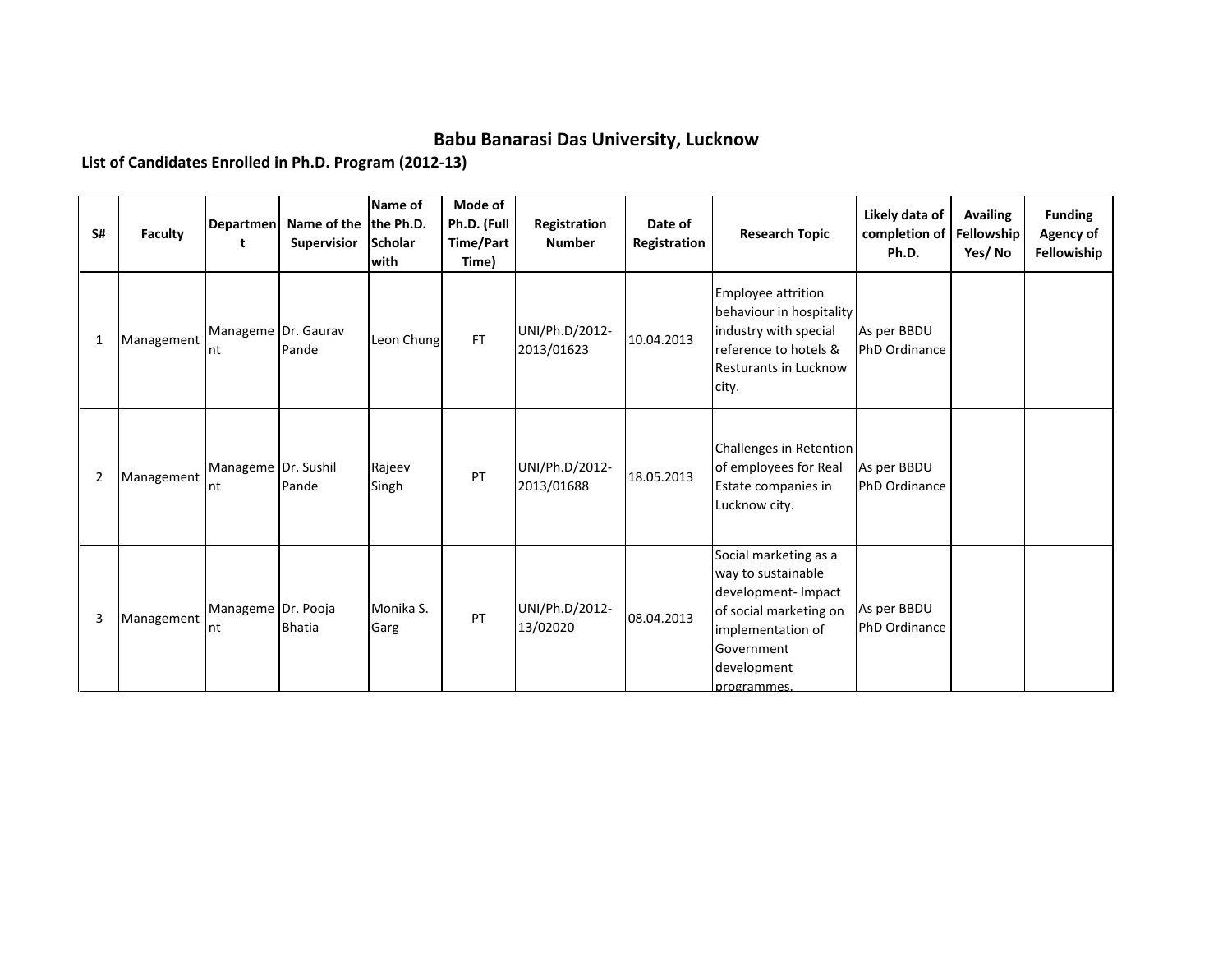| $\overline{a}$ | Pharmaceutic<br>al Science                | Pharmaceu<br>tical<br>Science | Dr. Pooja<br>Chawla | Karuna<br>Shankar<br>Shukla | PT | UNI/Ph.D/2012-<br>2013/01724 | 06.04.2013 | Synthesis,<br>characterization and<br>screeing of<br>thiazolidinediones as<br>biologically active<br>compounds.                                                                                                                  | As per BBDU<br>PhD Ordinance |  |
|----------------|-------------------------------------------|-------------------------------|---------------------|-----------------------------|----|------------------------------|------------|----------------------------------------------------------------------------------------------------------------------------------------------------------------------------------------------------------------------------------|------------------------------|--|
| 5              | Pharmaceutic<br>al Science                | Pharmaceu<br>tical<br>Science | Dr. Pooja<br>Chawla | Monika                      | PT | UNI/Ph.D/2012-<br>2013/01725 | 23.08.2013 | Simultaneous<br>estimation and stability<br>studies of some<br>antihypertensive,<br>antidiabetic and<br>antihyperlipidemic<br>drugs by RP-HPLC.                                                                                  | As per BBDU<br>PhD Ordinance |  |
| 6              | Humanities &<br>Social<br><b>Sciences</b> | English                       | Dr. Bishun<br>Kumar | Anupma<br>Mishra            | PT | UNI/Ph.D/2012-<br>2013/01983 | 13.04.2013 | Women characters in<br>the selected novels of<br>Bharti Mukherjee ad<br>Jhumpa Lahiri;<br>Comparative Analysis.                                                                                                                  | As per BBDU<br>PhD Ordinance |  |
| $\overline{7}$ | Dental<br><b>Sciences</b>                 | Dental<br><b>Sciences</b>     | Dr. N K Gupta       | Arvind<br>Tripathi          | PT | UNI/Ph.D/2012-<br>2013/02019 | 05.10.2013 | A Cohort- Prospective<br>Study To Investigate<br><b>Efficacy Of Mandibular</b><br><b>Advancement Device</b><br>(Mad) Treatment In<br>Obstructive Sleep<br>Apnea (Osa) In Normal<br>And Overweight<br>Middle Aged Male<br>Subject | As per BBDU<br>PhD Ordinance |  |